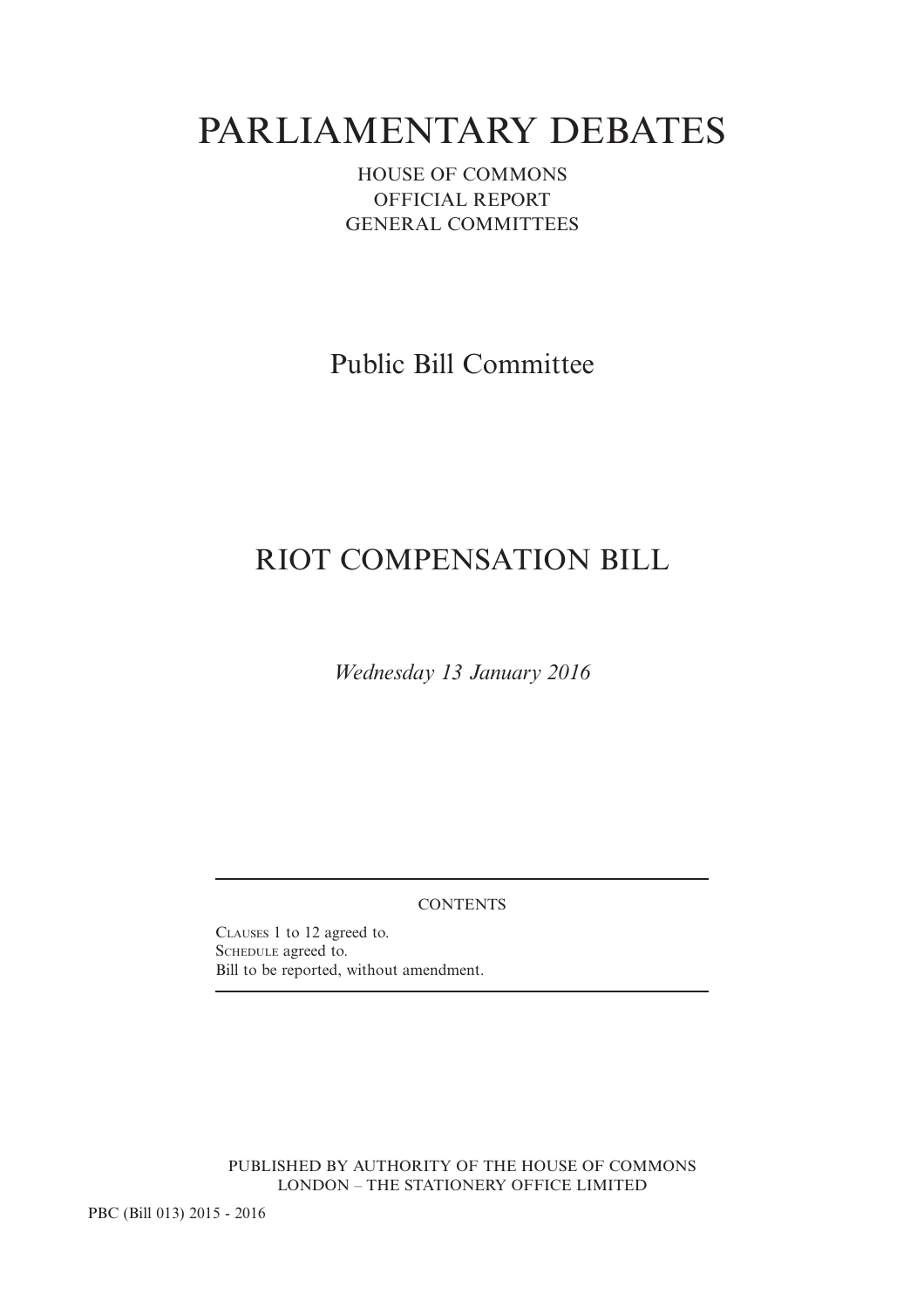No proofs can be supplied. Corrigenda slips may be published with Bound Volume editions. Corrigenda that Members suggest should be clearly marked in a copy of the report—not telephoned—and must be received in the Editor's Room, House of Commons,

**not later than**

**Sunday 17 January 2016**

STRICT ADHERENCE TO THIS ARRANGEMENT WILL GREATLY FACILITATE THE PROMPT PUBLICATION OF THE BOUND VOLUMES OF PROCEEDINGS IN GENERAL COMMITTEES

© Parliamentary Copyright House of Commons 2016 *This publication may be reproduced under the terms of the Open Parliament licence, which is published at www.parliament.uk/site-information/copyright/.*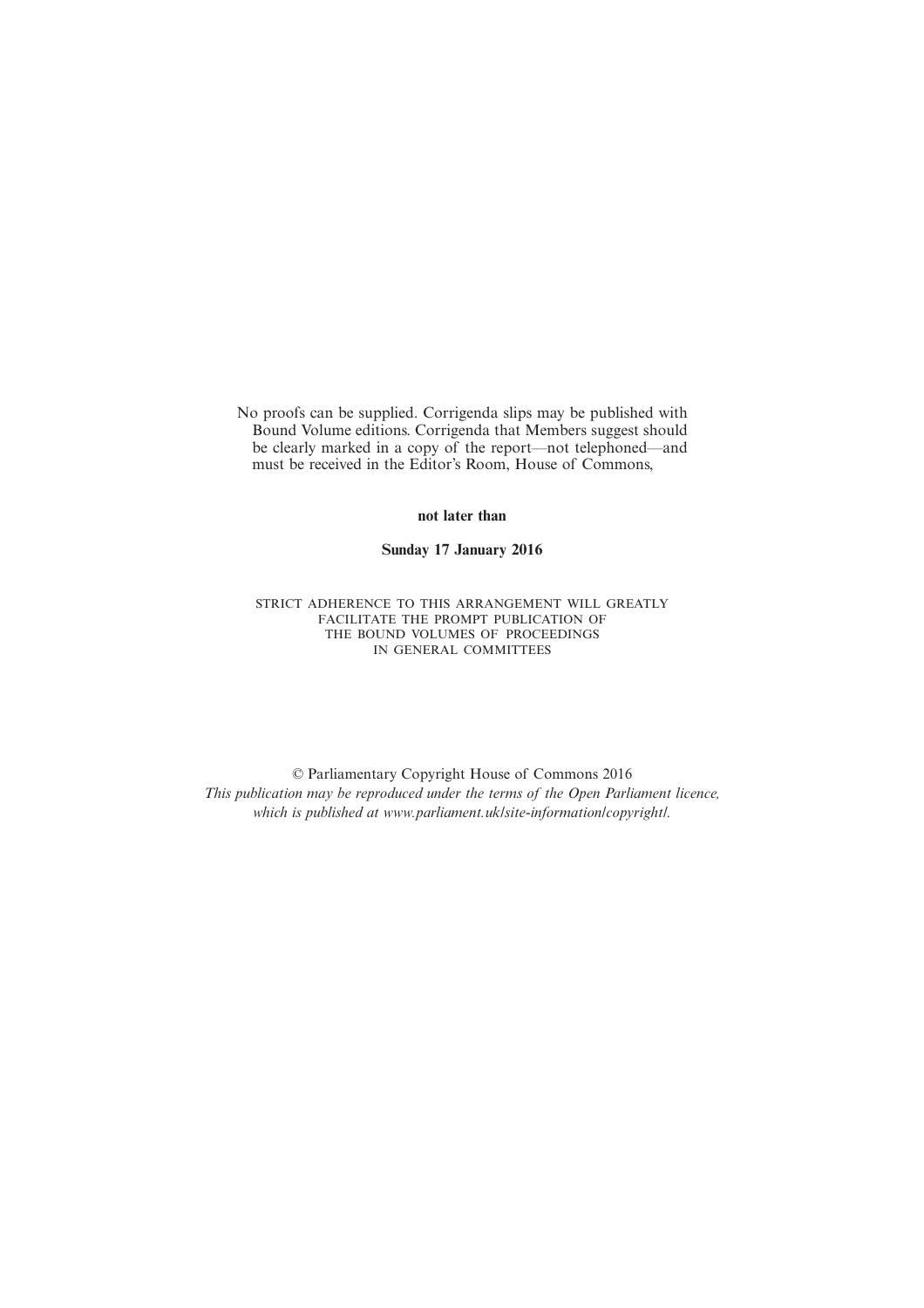#### **The Committee consisted of the following Members:**

*Chair:* MR GEORGE HOWARTH

- † Burrowes, Mr David *(Enfield, Southgate)* (Con)
- † Dromey, Jack *(Birmingham, Erdington)* (Lab)
- † Foster, Kevin *(Torbay)* (Con)
- † Heaton-Harris, Chris *(Daventry)* (Con)
- † Hoare, Simon *(North Dorset)* (Con)
- † Huq, Dr Rupa *(Ealing Central and Acton)* (Lab)
- † Knight, Julian *(Solihull)* (Con)
- † Lammy, Mr David *(Tottenham)* (Lab)
- † Mahmood, Shabana *(Birmingham, Ladywood)* (Lab)
- Mulholland, Greg *(Leeds North West)* (LD)
- † Penning, Mike *(Minister for Policing, Crime and Criminal Justice)*
- † Reed, Mr Steve *(Croydon North)* (Lab)
- † White, Chris *(Warwick and Leamington)* (Con)
- † Williams, Mr Mark *(Ceredigion)* (LD)
- † Wood, Mike *(Dudley South)* (Con)
- † Wragg, William *(Hazel Grove)* (Con)

Joanna Welham, *Committee Clerk*

**† attended the Committee**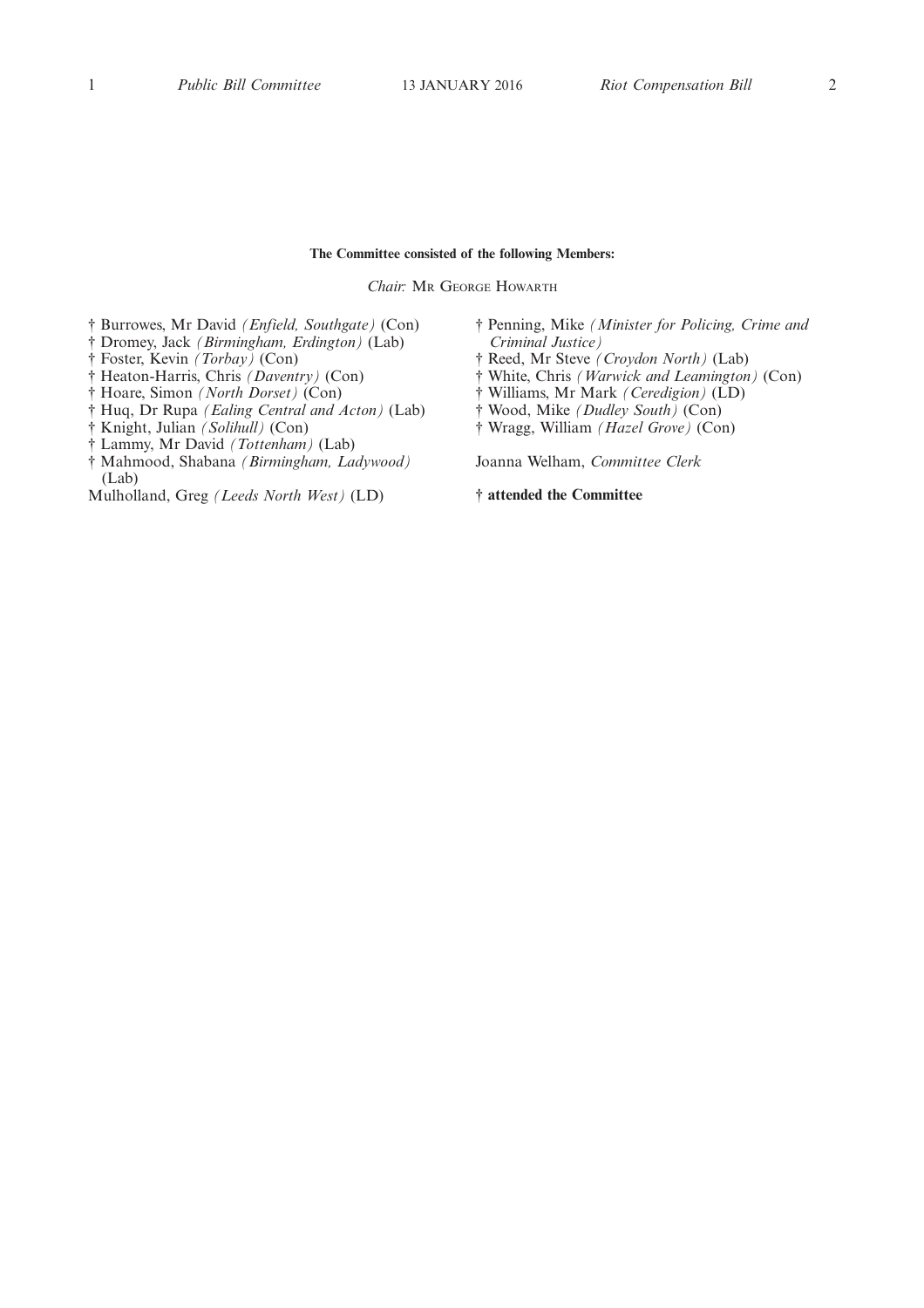### Public Bill Committee

*Wednesday 13 January 2016*

[MR GEORGE HOWARTH *in the Chair*]

#### **Riot Compensation Bill**

2 pm

**The Chair:** It might be helpful if I make a few preliminary observations. As normal, please switch any electronic devices off or to silent. Tea and coffee are not allowed in the sittings. Members may remove their jackets, if they so wish.

These proceedings are rare; they relate to a private Member's Bill. We will proceed in the normal fashion without a programme motion and with our business governed by my selection and grouping for any decisions of the Committee. In general, the procedure is similar to that of any Public Bill Committee. The Member with the lead amendment in a group will open, then I will propose the formal question, and then there will be a debate on the whole group. The Member with the lead amendment will then respond and tell us whether he or she wishes to withdraw the amendment or press it to a Division. We will deal with any votes requested on the grouped amendments formally when we get to the affected lines of the Bill. We will then move on to the next group or to clause stand part, as required.

There is no formal finish time for this sitting. Proceedings will be concluded by finishing our business and reporting the Bill, or by a Member who has the Floor—not someone intervening—moving that the Committee do now adjourn, which is itself a debatable question. If the Committee agrees to adjourn, I will invite the Member in charge of the Bill to move a sittings motion.

#### **Clause 1**

CLAIMS FOR COMPENSATION FOR RIOT DAMAGE ETC *Question proposed,* That the clause stand part of the Bill.

**Mike Wood** (Dudley South) (Con): It is a pleasure to serve under your chairmanship, Mr Howarth. This is my first Bill Committee, and for it to be on my own Bill is a particular pleasure.

I would like to express my gratitude to the people who have helped the Bill get this far. In particular, I have received support from the Home Office in drafting and preparing the Bill, both officials and Ministers, as well as from shadow Ministers and other Members in all parts of the House. They approached Second Reading in an extremely constructive fashion. I am very grateful for the widespread support for the principle that we are trying to achieve.

The Bill seeks to update the existing legislation, the Riot (Damages) Act 1886, and make it fit for the 21st century, not only to deal with factors that naturally would not have been considered when the Act was passed, but to adapt it for the changing nature of riot and riot damages. Particular thanks are also due to Neil Kinghan, the independent reviewer, for his extremely valuable work in preparing the review that forms the basis for the Bill.

Clause 1 is a straightforward attempt to update the definition of a riot with more approachable language while maintaining the existing principle that police forces have some liability for damages caused during riots. As we will address under later clauses, however, that should not be unlimited liability.

**Jack Dromey** (Birmingham, Erdington) (Lab): It is a pleasure to serve under your chairmanship, Mr Howarth.

The riots in 2011 saw disorder on a scale unprecedented for a generation, threatening life and limb, with businesses and homes burnt down and communities laid waste. What happened was nothing short of outrageous. I pay tribute to the police, fire and ambulance services for the role they played in the most difficult circumstances. I also pay tribute to the local communities that stood together in what were tough times. It was right that many people paid the price for what happened with their liberty, but there was then a price to be paid to the victims.

As the hon. Member for Dudley South has said—I pay warm tribute to him for pioneering the Bill, which we strongly support—the Bill is about updating the 1886 Act. There were many moving contributions on Second Reading about the severe losses of those affected by the riots in 2011 and how compensation was woefully inadequate, particularly in terms of the speed with which it was paid, as well as the scale of what was paid. My hon. Friend the Member for Ealing Central and Acton spoke movingly of her constituent, Ravi, a small business owner. It took 18 months for his shop to reopen at half the size, and he and his family were forced to live off their savings in the meantime.

My hon. Friend the Member for Croydon North spoke of the nine businesses and 40 flats that were destroyed in his constituency, putting poorer victims in severe financial difficulty. Some victims have not received the compensation that they are due to this day. The losses to people such as Ravi show that it is right that the legislation is updated to ensure that those who suffer the catastrophic consequences of riots are compensated fully and in a timely fashion.

Equally, there are other changes that we will come to shortly that necessarily deal with flaws in the existing legislation. For example, there was no mention of motor vehicles in the 1886 legislation, unsurprisingly, and no consideration of interim compensation for victims while claims were processed. There was no consideration of new-for-old replacement of damaged goods and no powers for the police to delegate administering the compensation process to experts. As a result, several years on from the 2011 riots, some victims are still waiting for more than £40 million to be paid out.

The Bill is a necessary update to very old legislation, and the broad thrust is welcome. There will be contributions during the passage of the Bill on particular issues to seek clarification and to address concerns from hon. Members who have constituency interests, but the Bill is welcome because it modernises the language of the 1886 Act and includes cars and other vehicles. It provides for much-needed interim payments and creates a new body to deal with insurance claims to avoid massive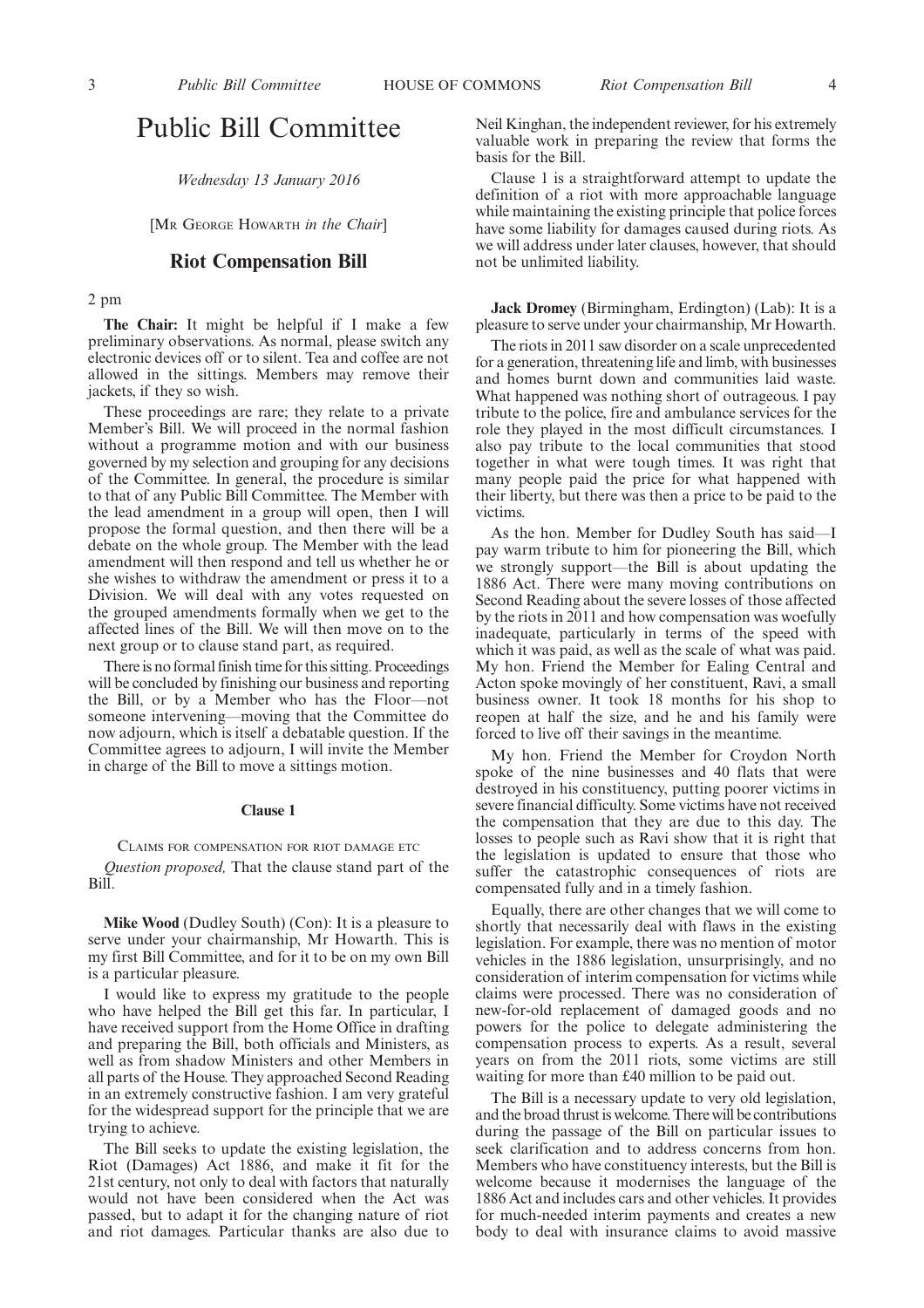delays and the kind of bureaucracy seen last time around. The Bill proposes the capping of payments by police forces. It is right that they are not asked to promise a blank cheque, not least because of the immense financial pressures on police forces.

In conclusion, my right hon. Friend the Member for Tottenham has spoken movingly in previous debates and on Second Reading about the impact of what happened on his community and many others. "Never again" is our determination, but we need to ensure that the victims of what happened are finally properly and fully compensated, and we need to learn the lessons of the inadequacies of the 1886 Act and bring arrangements up to date to ensure that victims are compensated. I am pleased that we are in agreement on this welcome measure, which has the support of the Opposition.

**The Minister for Policing, Crime and Criminal Justice (Mike Penning):** It is a pleasure to serve under your chairmanship, Mr Howarth. This private Member's Bill is a first for me as a Minster. I congratulate my hon. Friend the Member for Dudley South on piloting the Bill through. It has support from across the House. Tone is important when trying to persuade colleagues, and he is a champion of that. I apologise for not being in the House on the Friday when the Bill was debated on Second Reading, but I have read the *Hansard* report. I was not the duty Minister on that day, but my colleague, the Minister for Immigration, did very well to ensure that he read every note I gave him in the right tone.

I join the hon. Member for Birmingham, Erdington in paying tribute to the emergency services that were so valiant and brave in 2011 and in the other riots that sadly we have had over the years. We do need measures in statute to ensure compensation for those who need it; some would argue that we should have done that sooner, since this was first put in statute in 1886.

As someone born in Enfield and brought up in Tottenham, Mr Howarth, I found it very difficult to watch the riots on TV and later to visit the area where I have so many friends and relatives. That part of the world had done so much over the years, particularly since the terrible things that happened at Broadwater Farm. Politicians are supposed to be hardened, but we are not because those are our communities. I pay tribute to the right hon. Member for Tottenham, my hon. Friend the Member for Enfield, Southgate, Nick de Bois and other hon. Members now here who had their communities blighted and devastated by the riots. I say as the Minister that it is right and proper that we are here today to help the Bill through.

I have looked extensively at the amendments and spoken to hon. Members from across the House to see how we could help. I also pay tribute to my officials, who have given an extensive amount of time to ensure that we debate the Bill and get it right so that we can enact it and help our constituents in the way they need.

#### *Question put and agreed to.*

*Clause 1 accordingly ordered to stand part of the Bill.*

#### **Clause 2**

PROPERTY IN RESPECT OF WHICH CLAIMS CAN BE MADE *Question proposed,* That the clause stand part of the Bill.

**Mike Wood:** I will be brief, Mr Howarth. The main purpose of clause 2 is to clarify the property within the confines of the scheme, primarily extending it to motor vehicles. As has been said, 1886 was the year the first diesel engine was pioneered, so it would be too much to hope that those considering that legislation might have foreseen the extent to which the motor would come to dominate so much of our lives. The clause would explicitly extend the riot damages scheme to include motor vehicles. It also clarifies the position of mobile businesses and the equipment stored within them.

*Question put and agreed to.*

*Clause 2 accordingly ordered to stand part of the Bill.*

#### **Clause 3**

REGULATIONS ABOUT CLAIMS PROCEDURE

**Mr David Lammy** (Tottenham) (Lab): I beg to move amendment 5, in clause 3, page 3, line 12, at end insert ", which must be no shorter than 132 calendar days from the day on which the riot ends".

*This amendment would ensure that a person has at least 132 days from the end of the riot to make a claim for compensation.*

**The Chair:** With this it will be convenient to discuss amendment 6, in clause 3, page 3, line 14, at end insert ", which must be no shorter than 132 calendar days from the day on which the riot ends".

*This amendment would ensure that a person has at least 132 days from the end of the riot to submit details and evidence in relation to their claim.*

**Mr Lammy:** I am grateful to serve on this Committee but sad that we find ourselves here because my constituency has seen two riots in a generation. It is right to update this legislation, and I, too, pay tribute to the hon. Member for Dudley South for his work on the Bill.

I have tabled some probing amendments that I suspect will go to regulations. The Committee will understand that these matters are of great concern to my constituents, but many hon. Members might also want to raise these issues. Amendments 5 and 6 relate to the kinds of areas that experience riots in our country and the kinds of people and businesses that find themselves having to make a claim. Hon. Members might remember that the original legislation allowed for 30 days in which to claim compensation. After much lobbying by Members and others, that was extended to the 42 days that has been landed on.

#### 2.15 pm

Many Members across the House will recognise that many small, high street businesses were in a state of utter shock after the riots. I ask the Minister, the hon. Member for Dudley South and others to stop for a second and imagine what that must have been like. I know that all Committee members will recognise that those who run small businesses on our high streets are, by and large, people who do not rely on the state for much. They are people who get up very early in the morning and finish work very late at night. On my high street, those are independent businesses, rather than big chain stores; if they are chain stores, they are usually franchises. These are some of the most hard-working people in this country. Surprisingly, even though they do customer-facing jobs, they are a long way from the Government.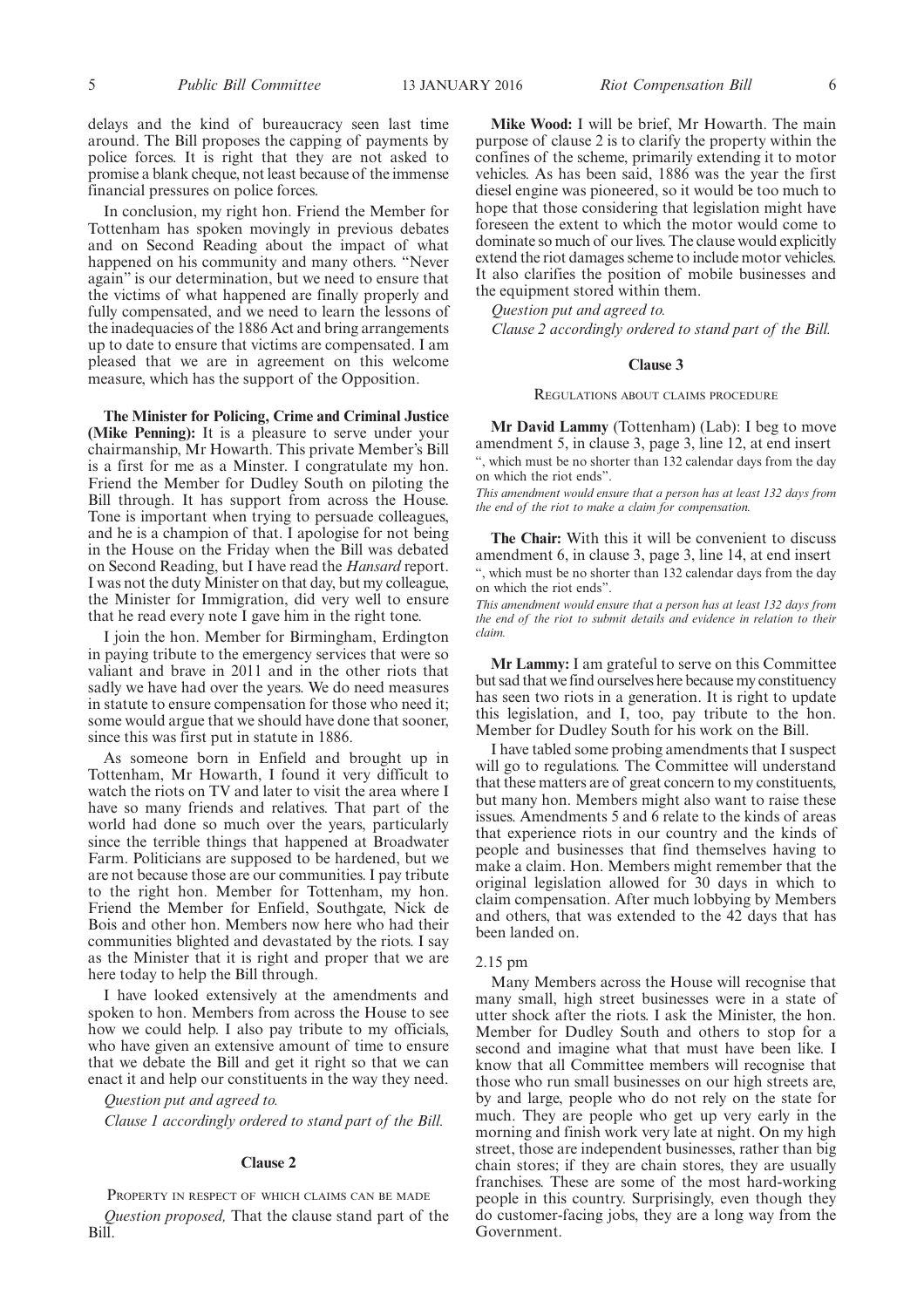In a constituency such as mine, many small business owners are part of Britain's ethnic minority population. Many of them speak English as a second language. Many of them did not expect their businesses to be burnt to the ground and vicious looting to take place through the night, leaving their stock gone. On the Sunday morning after the riots on the Saturday, I remember many constituents standing in just their pyjamas, holding their children in their arms.

These are people who, understandably, did not even realise there was a riot damages Act. Despite the work that this Committee might do and the Bill that will follow, those people still may not know—God forbid—in 10, 15, 20, 30 or 40 years, long after we are all gone, that there is a riot damages Act. This business of the length of the notice period is therefore very significant indeed.

I think of one individual who ran an auto repair shop that was totally flooded because it was next door to the grand department store—the Union Point building—that was burnt down in my constituency. He could not get into the shop for weeks, and a heart attack ensued. The state of shock would have been so deep that I do not think he would have met the 42-day limit. I am sure hon. Members can think of constituents who are too busy dealing with the total shock of what has happened and with basic things to meet that limit—"How do I get a new credit card, now that it's gone in the fire? Where's my passport? Where have all my phone numbers gone? I've lost my diary. My identity is completely gone. I've got to claim this and claim that. I haven't got a driving licence. I can't get into the car." Those things take weeks and weeks to sort out, never mind getting a business back into a state in which it can get moving again.

The purpose of the amendments is to extend that limit to 132 days, adding to the extra 90 days inserted by the Bill, and to probe whether, in regulations, there will be exceptions and an understanding of the medical conditions that can fall upon individuals. I am talking about small businesses, but a number of individuals lost everything, and in some ways they have even less capacity. We must think about where riots have sadly happened in the history of our country, what kinds of communities typically see them and what capacity they have to respond in such catastrophic circumstances. Given that this Committee is sitting during a period of serious flooding in our country, it is easy for Members to understand the total destitution of the people who experience such catastrophes. People are going through a similar process at the moment.

**Jack Dromey:** Birmingham was one of the cities hit hard by the riots, and the constituency of my hon. Friend the Member for Birmingham, Ladywood was particularly affected. I want to draw a distinction between, on the one hand, big retailers such as Next or supermarkets, which have the capacity to submit a claim quickly—they understand the process and can take advantage of the 1886 Act—and, on the other hand, smaller businesses. Business organisations have said to us—we are sympathetic to such representations—that some individuals were traumatised, some were injured, some faced financial problems and some literally faced bankruptcy. For those people tolearn about the procedure, compose an application and submit it, they need time. I sense that the Government are sympathetic to the arguments that my right hon.

Friend the Member for Tottenham has powerfully deployed, so I hope that the Minister will be flexible. This amendment might usefully be made.

**Mike Penning:** I fully understand the thought process behind the amendments and their tone. Of course, there was an extensive consultation process, but we have to draw a line somewhere. I fully understand the points made by the right hon. Member for Tottenham and the shadow Policing Minister, as I am sure other Members do. I will commit to putting exceptional circumstances into the regulations.

The Bill is for people who have suffered and the most vulnerable. It is a safety net; that is what it is there for. The regulations will cover exactly what the right hon. Gentleman has asked for. Exceptional circumstances could easily cover medical conditions, residential properties and small and medium-sized enterprises. The Bill is rightly not about the Nexts of this world. Given what I have said and will say, I hope that Members and other people will realise that we have listened. We will do this in the regulations, which is where it should be. That commitment is now on the record, so I hope there is no need for the amendments.

**Mr Lammy:** I am grateful to the Minister for that undertaking and, if those regulations are forthcoming, am pleased to withdraw the amendment. I beg to ask leave to withdraw the amendment.

*Amendment, by leave, withdrawn.*

**Mr Lammy:** I beg to move amendment 3, in clause 3, page 3, line 17, leave out "may" and insert "must".

*This amendment would require the Secretary of State to require that any estimates of the cost of repairs are to be prepared by approved contactors.*

The amendment deals with the approved contractors that act on behalf of the Secretary of State, engage with individuals who find themselves having to make a claim under the Riot (Damages) Act 1886 and estimate the cost of the repairs. It would be remiss of the Committee if we did not put on record the substantial findings in the months after the riots. That comes up time and again in the House, and it will come up in relation to the floods being experienced across the country.

The London Assembly committee chaired by John Biggs did very good work and published a very good report in 2012 on the riots. The committee took evidence from a range of people. The report said:

"Loss adjusters who were involved in assessing insurance claims after the riots faced a complex situation. Nevertheless, some loss adjusters behaved insensitively in handling claims, and lacked the skills needed to deal effectively with some owners of small businesses."

As I said at the time, there is no point asking someone to provide receipts for their stock if their business has been burned to the ground. There was an inability, frankly, to understand where those small businesses were coming from and what they were facing. There were challenges in such areas as Croydon, Birmingham and Tottenham, where businesses—they are often independent, ethnic minority businesses—were made to feel like they were criminals attempting to defraud the state. I had an Adjournment debate after the riots where I expressed my concerns about the insurance industry and some—not all—loss adjusters.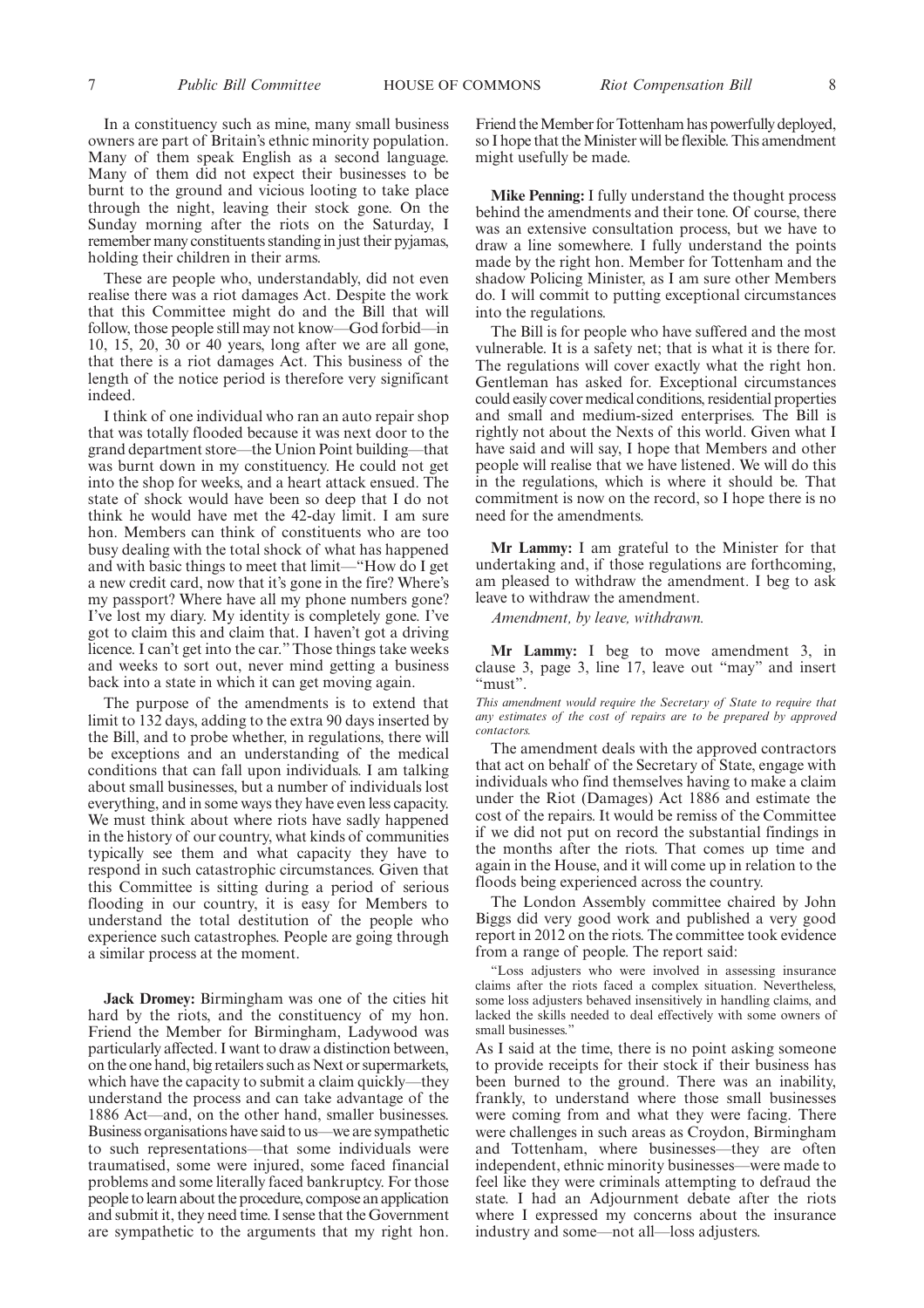I tabled the amendment to probe the Minister to say a little more about the nature of those approved contractors and how we might deal with the issue. I pay tribute to the independent review of the Riot (Damages) Act by Kinghan, which laid the foundation for much of the work that led us here. He recommended that a riot claims bureau be developed with the agreement of the Home Office and the insurance industry. He also recommended that a manual be prepared, as soon as is practicable, to provide guidance on the types of claims likely to follow a riot, including how to deal with clients unused to making claims and other issues. That is a part of his report that is pertinent to the issue raised by the amendment.

Members will understand that floods occur more often than riots in the United Kingdom, because of the nature of our geography. In 2011, much of the expertise simply was not there. The country had not seen widespread riots in the 10 years since Bradford and Oldham, and it is easy to lose the expertise, the necessary sensitivity and the understanding that the context in the communities experiencing such events is very different.

Kinghan also recommended that, in their emergency plans, local authorities should be asked to include planning for riot recovery services to provide co-ordinated advice and support. I do not know whether that recommendation relates to all local authorities, but that, too, goes to the point about expertise. It would be wrong if I did not mention loss adjusters at this point. Will the Minister say something more about the approved contractors and how we can avoid the situation that caused real concern in the communities affected?

**Mr David Burrowes** (Enfield, Southgate) (Con): Clause 3(4) is also about trying to prevent fraudulent claims, but I am just trying to understand what the amendment, by making this mandatory, would preclude. With approved contractors on an approved contractors list, it might be hard to identify a local authority or others outwith the approved process of the Secretary of State or local policing bodies. Is there an important flexibility that may help to a degree with timeliness? I know that the right hon. Gentleman was concerned, as I was, about the timeliness of compensation for our constituents' businesses.

#### 2.30 pm

**Mr Lammy:** The hon. Gentleman makes a good point. In a sense, this is a probing amendment to get to the substance of what we are really talking about. The "must" probably goes too far; I accept that. I hope that I will get some comfort from the Minister shortly.

No one can predict when the next riot will be and no one can entirely control the individual loss adjuster who is behaving insensitively, but what one can guarantee is that, by and large, it will be in a deprived area and, if it is a high street area, it will involve independent shopkeepers. We have had a long history, over successive generations since the Windrush, of independent shopkeepers largely being of refugee and immigrant stock. I think of the parts of my constituency that are still Orthodox Jewish and of the émigrés who ran the shops many decades ago. Over the decades, different communities have run the shops. Shopkeepers find themselves in a situation where, if they have been ransacked, they are not getting understanding from parts of the insurance industry, particularly loss adjusters, about providing receipts, for example. That is why I make the points that I do.

**Mike Penning:** I fully understand and also respect, not least because of the conversation that we had outside, the right hon. Gentleman's probing amendment. I have to agree with him that "must" goes a bit too far, but I fully understand exactly where the amendment is coming from.

May I say at the outset that we are looking to put together an approved list of loss adjusters who will be responsible should riots take place? Obviously this is different from the insurance side, because these measures are for people who are uninsured.

**Mr Steve Reed** (Croydon North) (Lab): The Minister mentioned the issue of insurance and I wanted to raise that issue in this regard. The areas that tend to be worst affected by riots tend to be poorer areas, as my right hon. Friend the Member for Tottenham has described. One of the issues that affected businesses in the London Road area just outside the town centre of Croydon—it was the London Road that was hit the hardest; that is where businesses tend to be poorer and to be led by ethnic minority owners—is that after the riots insurance premiums grew so rapidly that many of those businesses became uninsurable. That led to further pressure on those businesses to close down. The last thing that we want to see is areas that are already poor, and where businesses are starting to grow and bringing life back into those areas, being hollowed out and shops closing down. Do the Government have any intention of addressing the issue of insurance becoming unaffordable in areas that have previously been hit by the riots?

**The Chair:** Order. Before the Minister resumes, I want to say that I have exercised quite a bit of latitude so far in these proceedings. The hon. Member for Croydon North could well have made a very good speech consisting of exactly the words that he has just used. Interventions should be much briefer than that. I say that very gently, but advisedly.

**Mike Penning:** It might have been a long intervention, but I think it was very useful to the course of the debate. I am sure you would agree, Mr Howarth, even if we need to keep interventions short. Should I need to intervene on anyone, I will try to keep my intervention short as well.

I say to the hon. Member for Croydon North on that specific point that I have just had the 10th anniversary of Buncefield in my constituency, which was the largest fire and explosion in this country since the second world war. The quality of the loss adjusting in some companies was brilliant; the quality in others was appalling. The insurers were very good in some areas and did not boost the premiums, while other premiums, particularly for smaller companies, were extremely harsh. It is something I have been working on with other Departments. If the right hon. Gentleman wants to join me outside the Committee in working on that issue, I will be more than happy to do so.

With regard to the probing amendment, there are two things we have to ensure. This is taxpayers' money, so we have to make sure—this is a safety net for people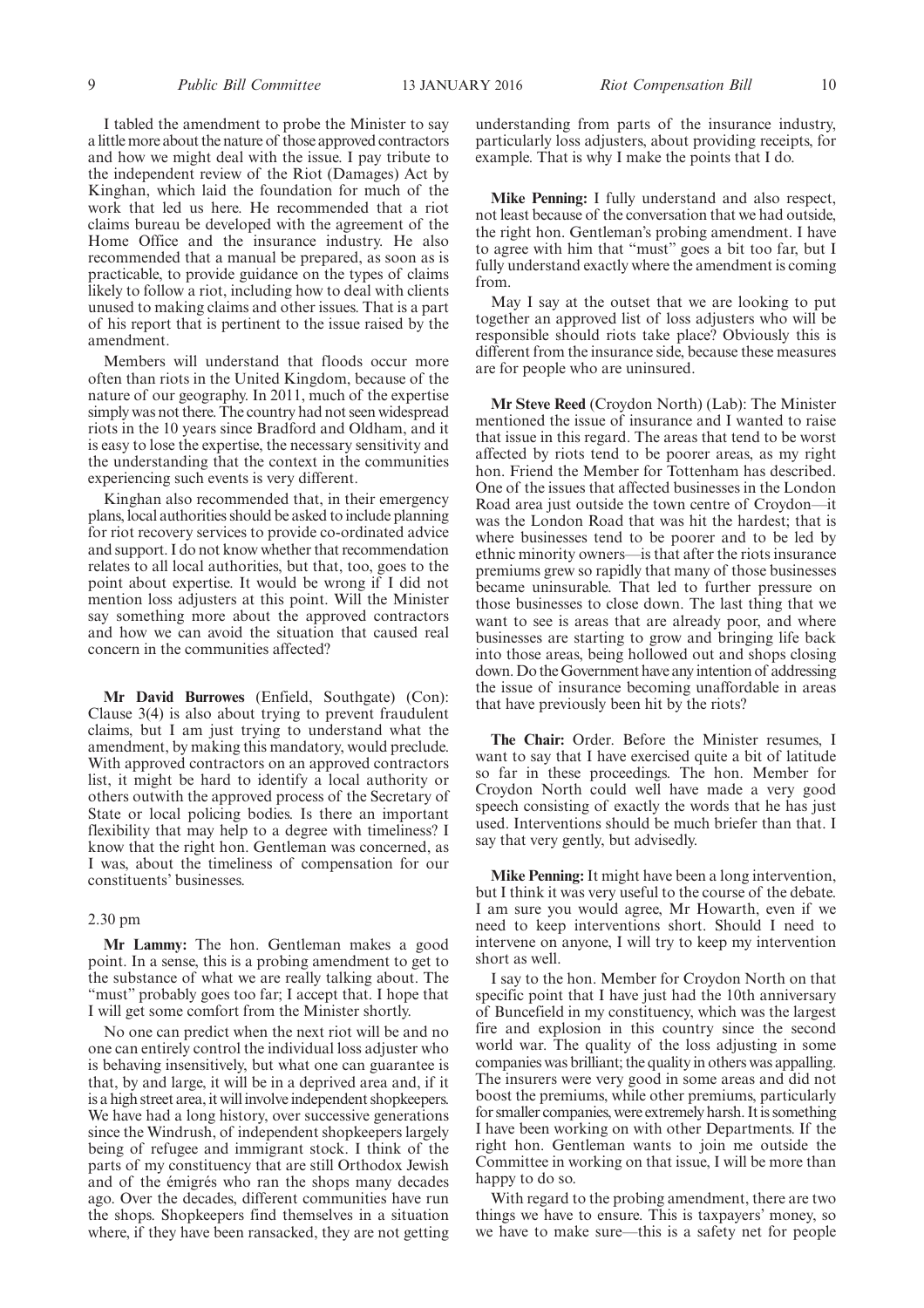#### *[Mike Penning]*

who are uninsured—that fraud and other events do not in any way mean that taxpayers' money is misused. However, we do not want to say that everybody will be a criminal and try to defraud; they are after help in 99% of cases. We also do not want to slow down the process of making the payments. If we look at the sheer scale of the riots in 2011—we have heard today about the myriad different communities across the country that were affected—we can see that to have all the estimates done by approved contractors would be enormously difficult.

The point about guidance was very well made; for want of a better word, on paper, it would say, "This is what should happen, should these terrible events happen again". That was a recommendation of the review. That is something I will take away from the Committee, work on and make sure it happens.

With regard to the loss adjusters, an approved list is exactly where we need to go. On the need for this provision and the need for the word "must", I am sure the right hon. Gentleman will agree to meet me and consider the comments I have made.

**Mr Lammy:** With that statement from the Minister, I beg to ask leave to withdraw the amendment.

*Amendment, by leave, withdrawn Clause 3 ordered to stand part of the Bill.*

#### **Clause 4**

THE DECISION-MAKER ON A CLAIM

*Question proposed,* That the clause stand part of the Bill.

**Mike Wood:** Neither police and crime commissioners nor local police forces are experts in processing claims, which is why it is important to allow those bodies to delegate the functions, particularly to loss adjusters. Provisions in clause 4(3) allow the Secretary of State to specify the persons to whom those functions may be delegated, which will hopefully achieve the objectives that the right hon. Member for Tottenham was trying to achieve through amendment 3.

**Mr Burrowes:** This Bill is particularly important to my constituents in Enfield, who suffered great loss. It is an area that would not have dreamed of being caught up in a riot, but was. I want to draw on situations where, instead of there being huge riots that transcend many regions, there may be an issue as to whether a riot takes place at all and whether what happens comes within the definition of riot.

In Enfield, as elsewhere, even though it was obvious that there had sadly been a riot, there was a concern and nervousness among the authorities about mentioning the word "riot", because they would then click into a conversation. The Bill has rightly dealt with the antiquated language of the 1886 Act and the definition in the Public Order Act 1986, but there is still the same issue that liabilities follow from definitions; I know that, as a lawyer. We may not have such an obvious situation of riot on the streets of London, Birmingham or elsewhere. As a lawyer I know that when 12 or more people gather together in a public order incident, there is an issue as to

whether it comes under the strict definition of a riot or whether it is an affray or another Public Order Act incident.

When a claim is considered, the responsible person or authority is the policing authority, the appropriate decisionmaking body. We need to look at the process and ensure that there is not an undue conflict and that we do not wait on cases to go to court to see whether anyone mentions the word riot or wait for a determination and court judgment that says that those responsible have been convicted of riot. We do not want our constituents and businesses to have to hang on for that process, which could take a long time and be subject to further appeals and criminal court proceedings before a decision is made.

I ask the Minister whether that has been considered and whether it may be appropriate not necessarily to delegate the matter away from a policing authority, but to get an independent view from a separate prosecutorial authority. That could separate the prosecutorial function of those responsible for a public order incident from the function of determining the claim to ensure that a conflict cannot get in the way of a timely response and compensation.

**Mike Penning:** Obviously, that was looked at extensively. We have to be slightly careful. Unlike my learned Friend I am not legally trained, but the authority is the police—it is the police who decide and no one else. That is the definition. From the police's point of view, if a criminal offence has taken place, a riot is defined as such by the police, who have the training and expertise to do that.

I fully understand the sensitivities of local authorities and others, but it is not their decision and it must not be. It must be the police's decision. The wording in the Bill makes it simple as to how we define that. I understand the concerns, but they were looked at extensively.

**Mr Lammy:** That is a fundamental point. The Minister will understand that that goes to the heart of our policing model: that is, policing by consent. Unlike other police forces in the world, our police do not routinely carry guns; we, as citizens, police alongside the police. Therefore, given the policing by consent model, he will understand that in some scenarios the police authority may be reluctant to declare a riot. What are the safeguards in those circumstances?

**Mike Penning:** The right hon. Gentleman makes an important point, but that is the same as any other decision that the police make. We have an independent police who make independent decisions based on their best knowledge at the time. To say that no policeman is ever influenced by events going on is wrong. Of course they are. They can listen to arguments, but it is their decision. We looked carefully at that to ensure that the police have and can keep powers to make the decision as to what is a riot and what is not. There is a whole debate to be had about that, but the definition in the Bill is important in allowing the police to continue to have the powers that they have had. That is why I support the clause.

*Question put and agreed to.*

*Clause 4 accordingly ordered to stand part of the Bill. Clause 5 ordered to stand part of the Bill.*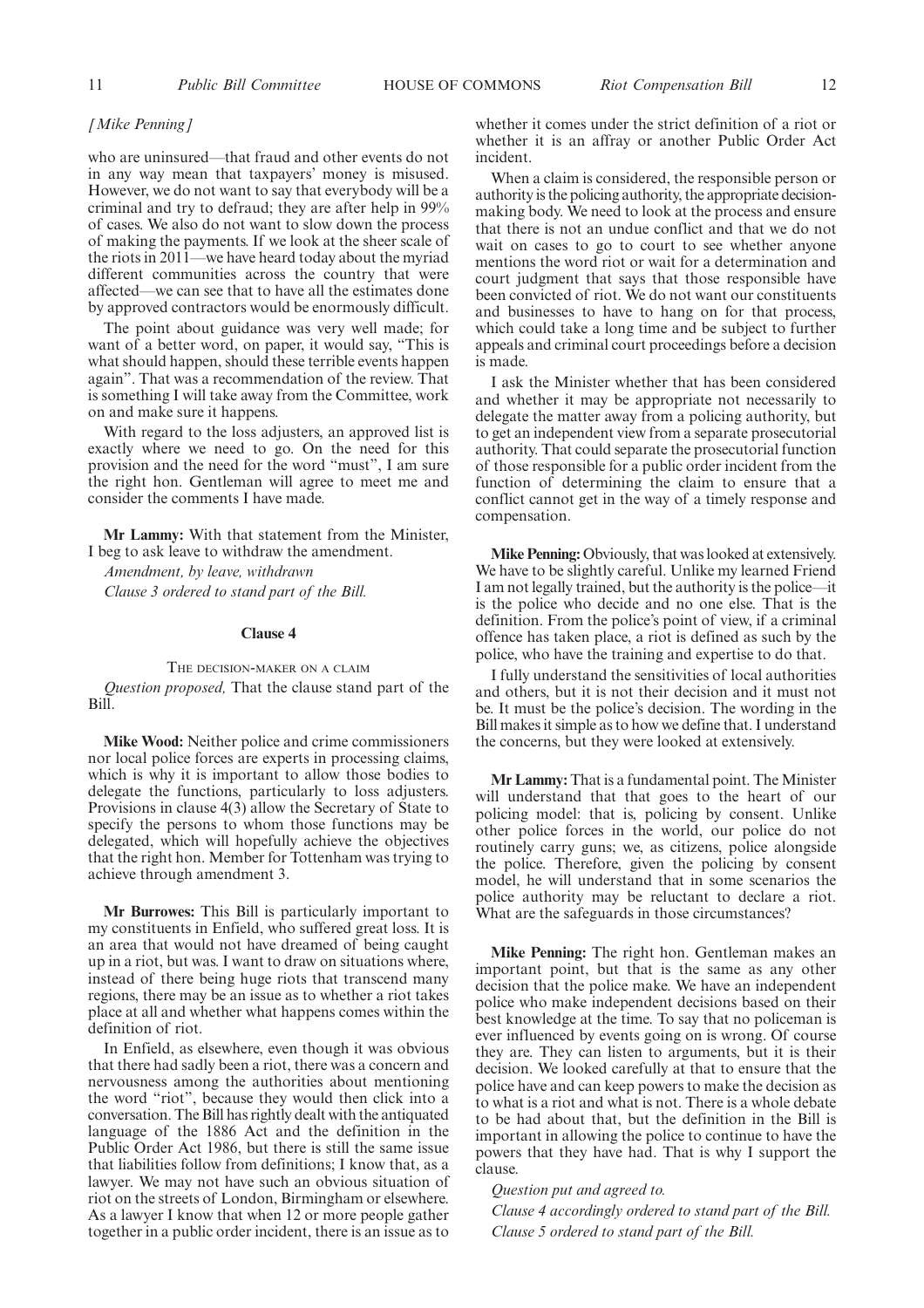#### **Clause 6**

#### DELEGATION OF SECRETARY OF STATE'S FUNCTIONS

*Question proposed,* That the clause stand part of the Bill.

#### 2.45 pm

**Mr Reed:**I will be brief. The proposal for the Secretary of State to be able to set up riot claims bureaux is welcome and a sensible move forward.

First, after the 2011 riots one of the problems was that communities did not have a voice in decisions taken about compensation or about models of reinvestment in affected areas. For example, in Croydon the council set up an independent riots panel with the community, but three years later, when I held a review meeting with people who had participated in the panel and with businesses and agencies affected by the riots, I found that not one of its recommendations had been implemented in full. That was extremely disappointing for the community, who had been told that they would be listened to and that action would be taken, although, regrettably, subsequently it was not.

Secondly, the riots recovery fund allocated by the Greater London Authority, a sum in excess of £20 million, was handed to the council, but half the money was spent in an area that was not among the worst affected by the riots and the other half was simply left in the bank account for several years until the GLA asked for it back—reasonably, if the money was not going to be spent. The businesses and property owners in the affected areas again felt severely let down, because not only had they been promised additional support, but it had been made available and never used.

If riot claims bureaux are to be set up, are the Government minded to ensure community representation on them? The needs and wishes of the community should be fully represented in decisions taken in the aftermath of riots, if we are ever unfortunate enough to see a repeat of the disturbances that happened in 2011.

**Mike Penning:** That is an important point. From my own constituents'point of view, I understand the frustration when money is sitting in a bank account and not being used by the local authority. I cannot comment on why that happened, because I do not know, but I fully understand the frustration.

If we are asking local people to take part in and to be part of their community—if we believe in localism—it is critical that they are listened to. Perhaps the hon. Gentleman and I could meet after the Committee. I will look into the recommendations that were made—I was not in post at the time—and we can see the reasons why they were not implemented and whether those reasons were logical. The Secretary of State wants the power to do something with the local community—localism in action—which is exactly what he will do.

*Question put and agreed to.*

*Clause 6 accordingly ordered to stand part of the Bill*. *Clause 7 ordered to stand part of the Bill*.

#### **Clause 8**

AMOUNT AND PAYMENT OF COMPENSATION

**Mr Lammy:** I beg to move amendment 1, in clause 8, page 5, line 19, leave out from "compensation" to "that".

*This amendment would remove the £1 million compensation cap.*

**The Chair:** With this it will be convenient to discuss the following:

Amendment 4, in clause 8, page 5, line 29, at end insert—

'(3A) Money received by the claimant from emergency or recovery funds, whether funded publicly or privately, in the aftermath of a riot must not be taken into account by the decision maker when deciding the amount of compensation to be paid.'.

*This amendment would ensure that money received by the claimant from emergency or recovery funds in the aftermath of a riot does not reduce the amount of compensation a claimant receives.*

Amendment 2, in clause 8, page 6, leave out lines 16 and 17.

*This amendment is consequential on amendment 1.*

**Mr Lammy:** The amendment relates to the £1 million cap that the Government have landed on. I am probing what is behind the £1 million limit.

Someone who sets up a small business on Tottenham high street might buy the shopfront and have a home of sorts above the shop. In London the average price of a house is estimated to be £470,000, and the average price of a shopfront is a little more than that. A number of individuals on the high street found that they were underinsured, or not insured at all. The issue of insurance premiums in the kinds of areas affected by the riots is very real.

In response to my hon. Friend the Member for Croydon North, we do not want to see parts of our country looking like areas of America, such as the city of Detroit. That city has experienced successive riots, has a falling population and was effectively declared bankrupt a few years ago. Showing great sensitivity to those areas that experienced riots, we do not want them to become failed communities. We want them to be communities where people can set up businesses and thrive. Successive Governments in our country have been in the business of regeneration and improvement. We do not currently have areas in our country that are like Detroit.

The question of where to set the cap is in the context of the ability to find insurance, its cost and whether some of the big players on the high street decide not to come to the area. We lost easyGym, the post office and Carpetright from our high street; all were really important for us. The big issue is whether they are going to come back. If they do not come back there is no footfall for the small independent retailers and shopkeepers. How did we arrive at the £1 million cap?

We also have to look at the regional context. The cost of running a small business in Croydon is different from the cost of running one in Salford. There is currently no regional variation before us to indicate an understanding of that.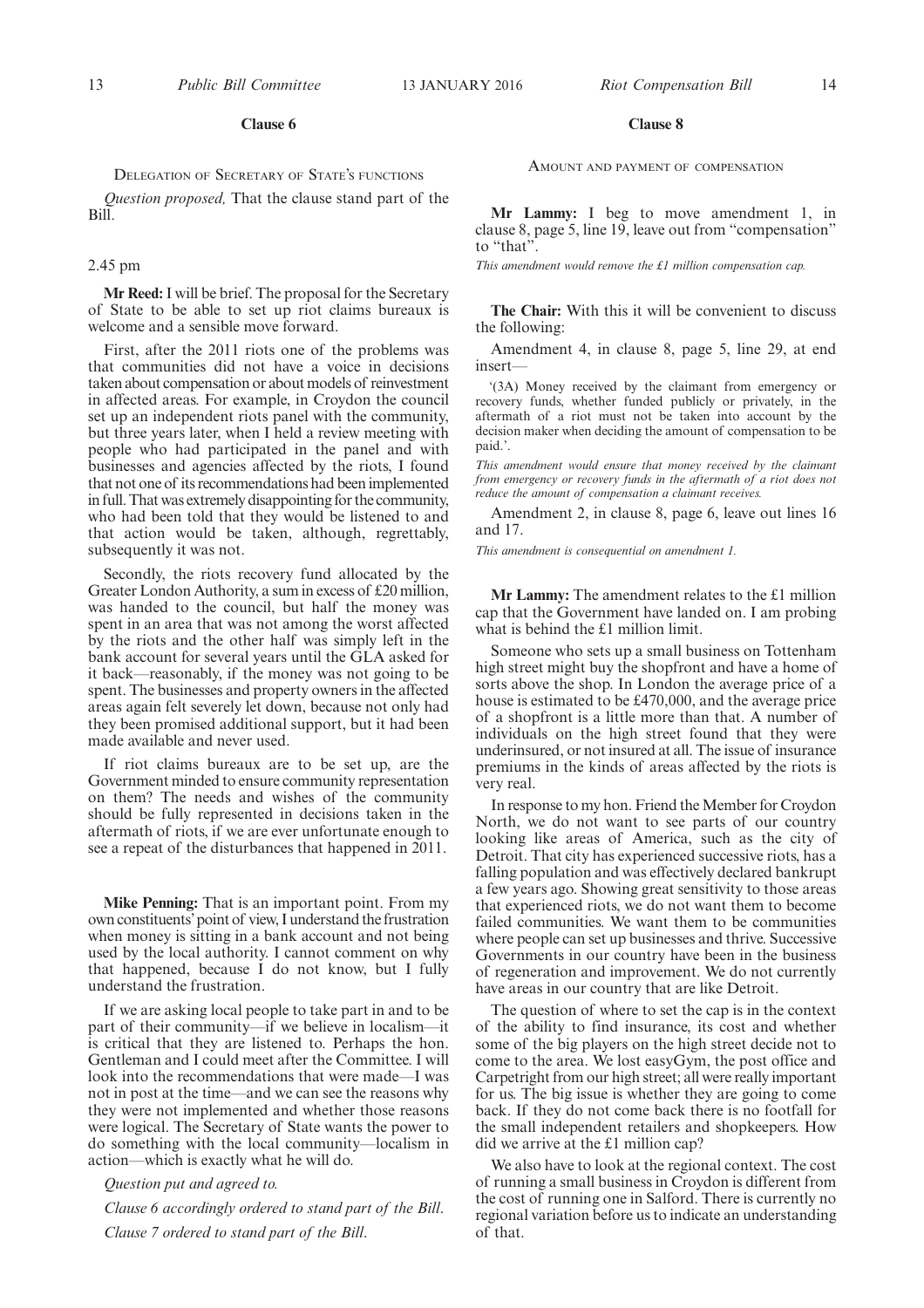**Mr Reed:** My hon. Friend is making an important point. In a riot, police resources are necessarily overstretched and they have to prioritise, and they tend to prioritise the wealthier areas. Once again it is the poorer businesses that can least afford the loss that suffer. It is those areas

**Mr Lammy:** My hon. Friend makes a good point. He and I are regular soldiers in the fight for very poor areas. With regard to the £1 million cap, I would say that the 2011 riots were unusual. As a Londoner born and bred, I would never have imagined that on the second day I would see the constituency of Ealing Central and Acton caught up in the riots.

that would be affected by the inability to claim above the cap. What is my right hon. Friend's view on that?

#### **Mr Burrowes:** Or Enfield.

**Mr Lammy:** The profile of Enfield is changing slightly. Colleagues in Clapham Junction were caught up in the rioting, as of course were those in Enfield, Southgate.

**Dr Rupa Huq** (Ealing Central and Acton) (Lab): The word on the street in Ealing, once known as Queen of the Suburbs, was that our police were diverted to Westfield, which is a shopping centre of high-value, high-end designer shops. That is why we were left empty-handed when the riots hit.

**Mr Lammy:** My hon. Friend makes a serious point. There was a similar context in Salford. That goes to the point about the £1 million cap meaning different things on the high streets of Tottenham, Ealing, Salford and Croydon. It goes to the cost of running a business, to the detail of loss of stock as a result of flooding or following fire damage because a business has been burnt to the ground, and it goes to insurance. We want businesses to be insured and not to have to rely fully on the legislation. Given that we do not want to have areas in our country that cannot recover because of underinsurance or no insurance, the point about the £1 million cap is very important.

I go right back to the very good Kinghan report, which of course suggested the cap in the first place. Options were explored in Kinghan's review. His first option was that we set a percentage—say, 25% or 50%—as the limit of compensation that the police or Government would pay in respect of claims paid by insurers to their customers. His second option was that we put an absolute limit on any single claim that the police or Government pay to an insurer—say, £500,000 or £1 million. The third option was that the limit be set by reference to the size of the insured business, so that the insurer receives compensation only for claims made by businesses with a turnover below the limit. I liked the third option a lot and thought it was fair, because it allowed for an understanding of the differences between small businesses.

In drafting the Bill and landing on the figure of £1 million, were the Minister's officials in touch with the Federation of Small Businesses or with high street businesses, for example small retailers and newsagents? Where did they get their estimates for the cost of running a business? Will the Minister say more about the claims we saw as a result of the rioting across the country?

**Jack Dromey:** If one looks back at the experience of the 2011 riots, one sees that the overwhelming majority of claims subsequently lodged were for under £1 million. Having said that, there were claims—albeit a small minority—for more than £1 million. We can understand the argument for capping the costs that fall on the police, but there is a strong argument, which my right hon. Friend the Member for Tottenham put powerfully, that we should not have an arbitrary cap of £1 million and that if losses exceed £1 million, compensation should be paid. The question in those circumstances is: who pays?

On Second Reading my right hon. Friend the Member for Tottenham made a very powerful case indeed. It is not difficult to see that for a small or medium-sized family business with, for example, substantial stock, depending upon the nature of the business, the losses sustained might exceed £1 million. I was impressed by my right hon. Friend's argument that the kind of successful high streets we want to see in our communities is a combination of the big and the small.

I remember debating at length in this very room the Localism Bill in 2010-11, which led to the initiative by Mary Portas on regeneration of our high streets, and what constitutes a successful high street. What we want is for businesses of all kinds, big and small, to come to and make a success of high streets—high streets where people want to go. Crucially, we then need confidence on the part of those businesses that in the unlikely event of a riot, they will not suffer as a consequence and that insurance cover will be provided. One therefore comes back to the cap.

We think that there is an argument for payment of compensation beyond £1 million. There is an argument that compensation of up to  $£1$  million should, in line with historical practice, continue to fall on the police. Beyond £1 million, in circumstances where the police are under immense financial pressures, there is clearly an argument that compensation should not be paid by the police. We would ask the Minister to consider the Home Office accepting responsibility for the payment of compensation over and above £1 million as the Bill progresses.

#### 3 pm

**Mike Penning:** If I may, I will speak to amendments 1, 2 and 4. I know, because I spoke extensively to the right hon. Member for Tottenham before the Committee, that he has some concerns about amendment 4 that he did not have an opportunity to talk about, but I am more than happy to take an intervention.

**Mr Lammy:** I am grateful. I want to raise the question of the high street funds that were set up after the riots. I pay tribute to Sir Bill Castell, chairman of the Wellcome Trust and one of our great industrialists, for all the work he did to encourage big business to fund small business. I put it to the Minister that it cannot be right that any payment from charitable interests—a high street fund helping small business on the high street—is somehow offset against the riot damage. I want reassurance. Sir Bill raised this a lot at the time and I spoke to him today. We hope that that is not to be the case.